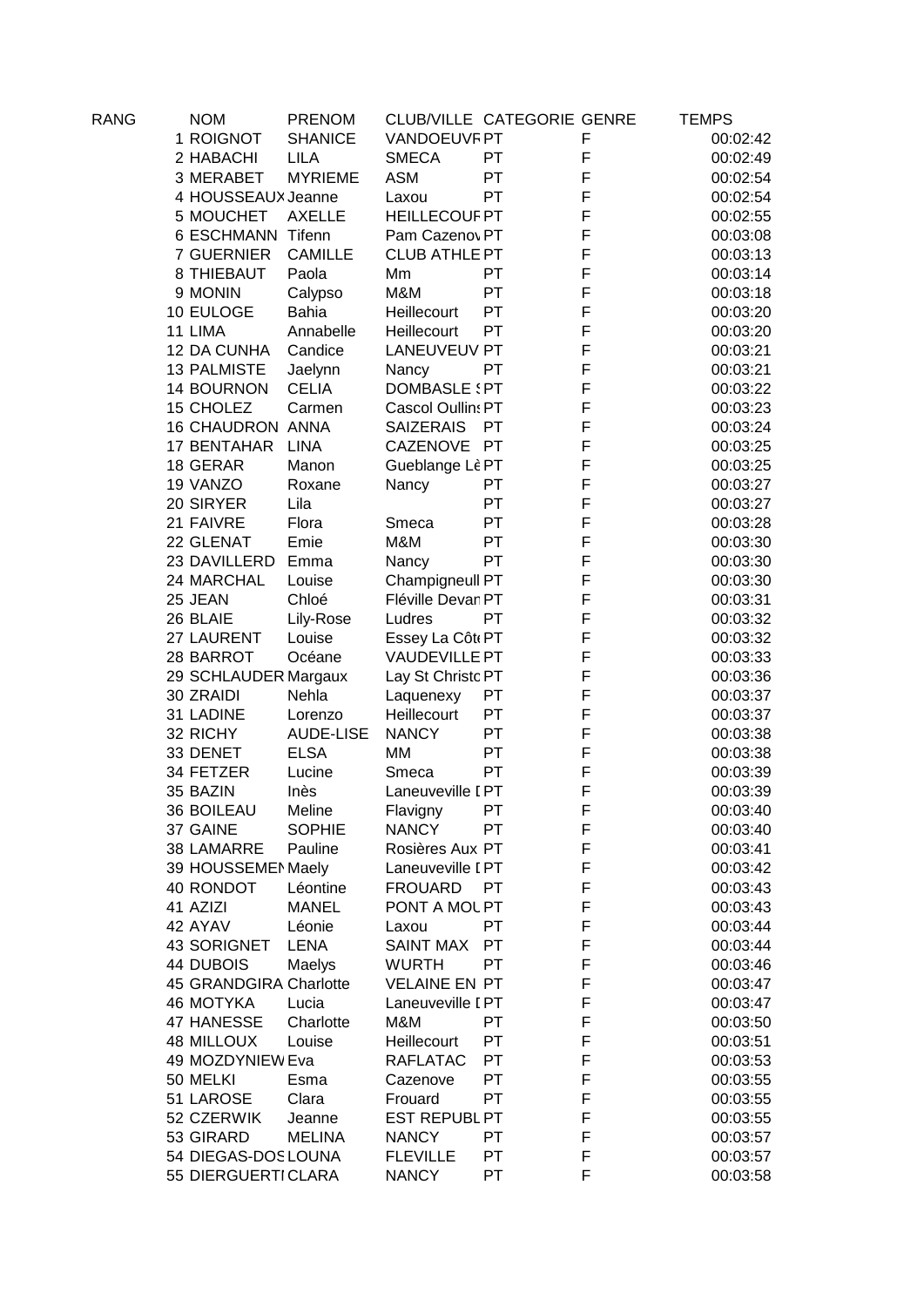| 56 THIRION-DOI Romane |              | Saint Max            | PT.       | F | 00:03:58 |
|-----------------------|--------------|----------------------|-----------|---|----------|
| 57 ZAFFARONI          | Luna         | M&M                  | <b>PT</b> | F | 00:03:59 |
| 58 JOURDAIN           | Sarah        | <b>Nmt</b>           | PT        | F | 00:03:59 |
| 59 SAUVEUR            | Lily-Maud    | M&M                  | РT        | F | 00:04:00 |
| 60 HOUPERT            | <b>LISON</b> | <b>LENONCOUF PT</b>  |           | F | 00:04:00 |
| 61 KOURTZ             | Séverine     | Charmes              | РT        | F | 00:04:01 |
| 62 BENANANE           | Louna        | Vandoeuvre           | PT.       | F | 00:04:02 |
| 63 LE FLOCH           | Alexia       | M&M                  | PT.       | F | 00:04:03 |
| 64 BOUDGI-DUF Lila    |              |                      | PT        | F | 00:04:05 |
| 65 YUNG               | <b>NINA</b>  | <b>HEILLECOUF PT</b> |           | F | 00:04:09 |
| 66 DESSON             | Ambre        | M&M                  | PТ        | F | 00:04:18 |
| <b>67 NEUMANN</b>     | <b>NOE</b>   | PONT A MOL PT        |           | F | 00:04:28 |
| <b>68 KHOURI</b>      | <b>EMMA</b>  | ASPTT NANC PT        |           | F | 00:04:37 |
| 69 METZ               | Lilou        | M&M                  | PТ        | F | 00:04:57 |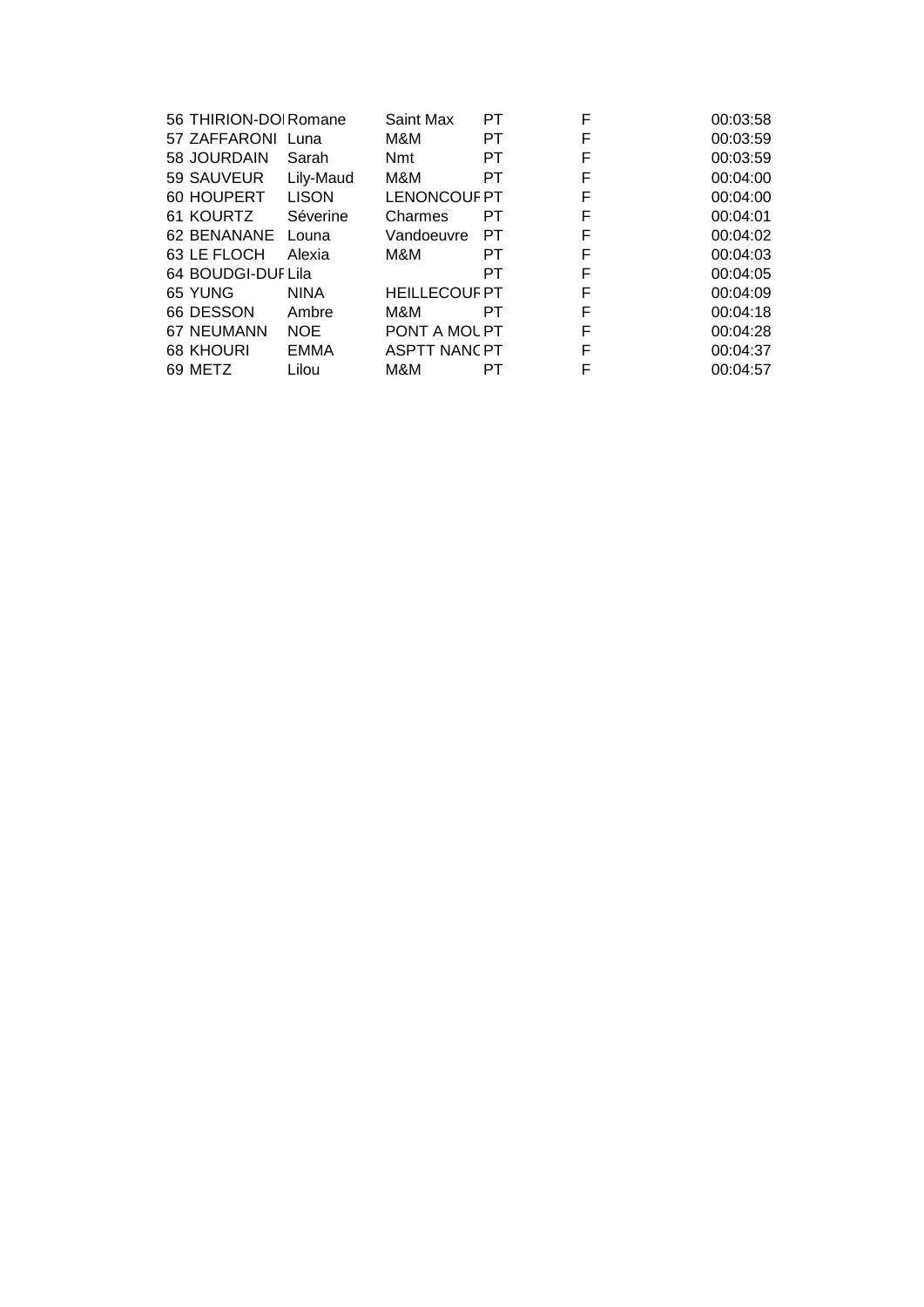| DOSSARD          | <b>IDCOURSE</b> | <b>COURSE</b>            |
|------------------|-----------------|--------------------------|
| 4410             | Е               | Poussinets               |
| 3664 E           |                 | Poussinets               |
| 3780 E           |                 | Poussinets               |
| 3771 E           |                 | Poussinets               |
| 4099 E           |                 | Poussinets               |
| 3691 E           |                 | Poussinets               |
| 4015 E           |                 | Poussinets               |
| 4129 E           |                 | Poussinets               |
| 3412 E           |                 | Poussinets               |
| 4049 E           |                 | Poussinets               |
| 4418 E           |                 | Poussinets               |
| 3447 E           |                 | Poussinets               |
| 4103 E           |                 | Poussinets               |
| 4404 E           |                 | Poussinets               |
| 3898 E           |                 | Poussinets               |
| 3661 E           |                 | Poussinets               |
| 3678 E           |                 | Poussinets               |
| 3963 E           |                 | Poussinets               |
| 3863 E           |                 | Poussinets               |
| 3626 E           |                 | Poussinets               |
| 3656 E           |                 | Poussinets               |
| 3435 E           |                 | Poussinets               |
| 3897 E           |                 |                          |
| 4117 E           |                 | Poussinets               |
| 3965 E           |                 | Poussinets<br>Poussinets |
| 4093 E           |                 | Poussinets               |
| 4431 E           |                 | Poussinets               |
| 3446 E           |                 | Poussinets               |
| 3713 E           |                 | Poussinets               |
| 3877 E           |                 | Poussinets               |
| 4003 E           |                 | Poussinets               |
| 3907 E           |                 | Poussinets               |
| 4416 E           |                 | Poussinets               |
| 4457 E           |                 | Poussinets               |
| 4088 E           |                 | Poussinets               |
| 4065 E           |                 | Poussinets               |
|                  |                 |                          |
| 3799 E           |                 | Poussinets<br>Poussinets |
| 4050 E<br>3705 E |                 | Poussinets               |
|                  |                 | Poussinets               |
| 3576 E<br>4433 E |                 | Poussinets               |
|                  |                 |                          |
| 3955 E           |                 | Poussinets               |
| 3890 E           |                 | Poussinets               |
| 3441 E           |                 | Poussinets               |
| 3445 E           |                 | Poussinets               |
| 3648 E           |                 | Poussinets               |
| 3431 E           |                 | Poussinets               |
| 3894 E           |                 | Poussinets               |
| 3450 E           |                 | Poussinets               |
| 4313 E           |                 | Poussinets               |
| 4061 E           |                 | Poussinets               |
| 3437 E           |                 | Poussinets               |
| 4444 E           |                 | Poussinets               |
| 3889 E           |                 | Poussinets               |
| 4441 E           |                 | Poussinets               |